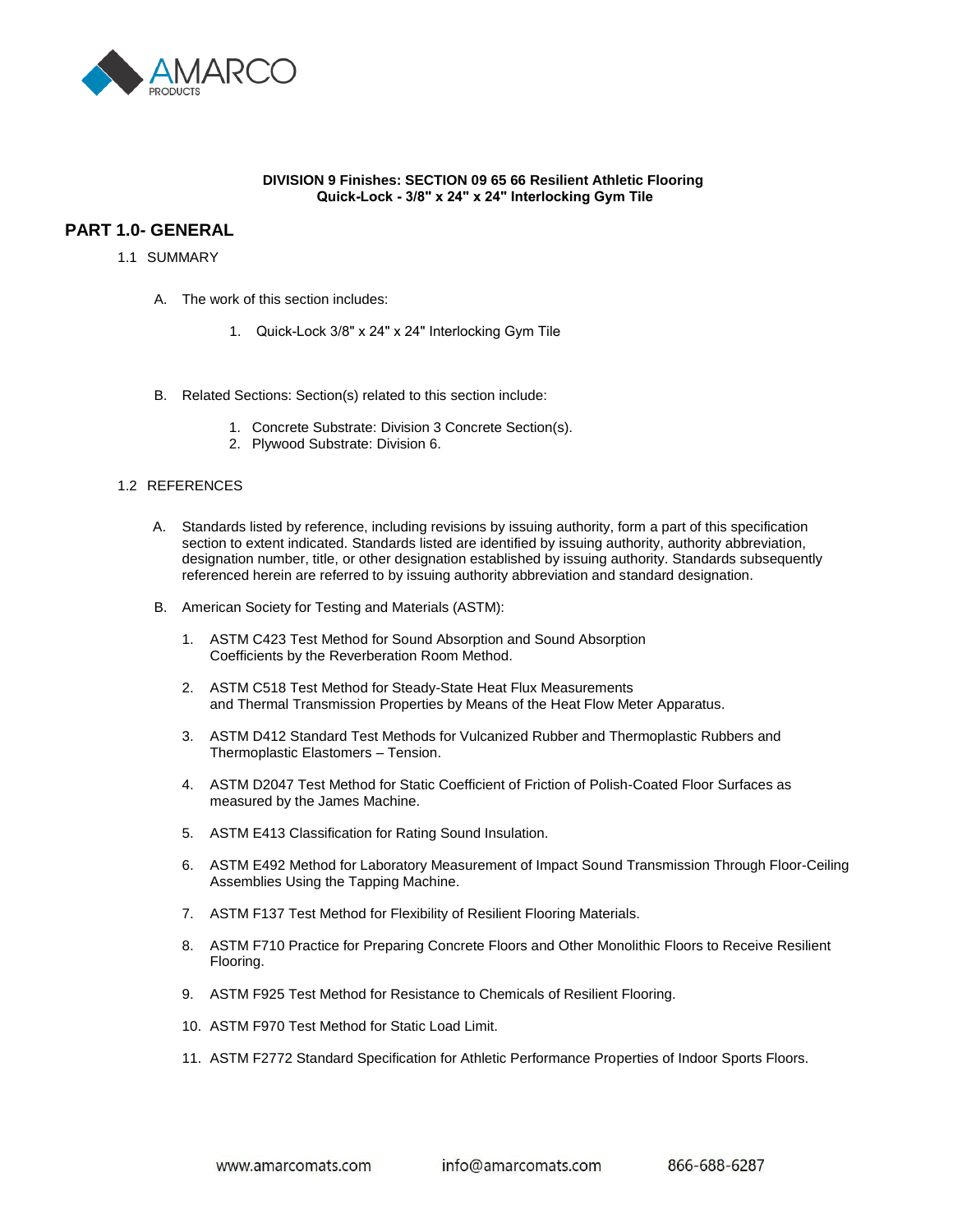

- 12. ASTM F1869 Standard Test Method for Measuring Moisture Vapor Emission Rate of Concrete Subfloor Using Anhydrous Calcium Chloride.
- 13. ASTM F2170 Standard Test Method for Determining Relative Humidity in Concrete Floor Slabs Using in situ Probes.

#### 1.3 SYSTEM DESCRIPTION

A. Performance Requirements: Provide recycled rubber resilient flooring, which has been manufactured and installed to maintain performance criteria stated by manufacturer without defects, damage, or failure.

#### 1.4 SUBMITTALS

- A. General: Submit listed submittals in accordance with Conditions of the Contract and Division 1 Submittal Procedures Section.
- 1. LEED: Provide documentation of how the requirements for credit will be met.
	- 1. List of proposed materials with recycled content. Indicate pre-consumer and post-consumer content.
	- 2. Product data and certification letter indicating percentage of recycled content for both pre-consumer and post-consumer content.
	- 3. Recycled content is defined in accordance with the International Organization for Standardization document, ISO 14021 Environmental labels and declarations.
		- a. Post-consumer material waste materials diverted from the waste stream after consumer or commercial use.
		- b. Pre-consumer material materials diverted from the waste stream during the manufacturing process. Excluded are regrind, rework, and scrap.
- C. Product Data: Submit product data, including manufacturer's guide specifications product sheet, for specified products.
- D. Shop Drawings: Submit shop drawings showing layout, profiles, and product components, including anchorage, accessories, finish colors, patterns, and textures.
- E. Samples: Submit selection and verification samples for finishes, colors, and textures.
- F. Quality Assurance Submittals: Submit the following:
	- 1. Certificates: If required, certification of performance characteristics specified in this document shall be provided by the manufacturer.
	- 2. Manufacturer's Instructions: Manufacturer's installation instructions.

**Specifier Note:** Coordinate paragraph below with Part 3 Field Quality Requirements Article herein. Retain or delete as applicable.

- 3. Manufacturer's Field Reports: Manufacturer's field reports specified herein.
- G. Closeout Submittals: Submit the following:
- 1. Operation and Maintenance Data: Operation and maintenance data for installed products in accordance with Division 1 Closeout Submittals (Maintenance Data and Operational Data) Section. Include methods for maintaining installed products and precautions against cleaning materials and methods detrimental to finishes and performance.
- 2. Warranty: Warranty documents specified herein.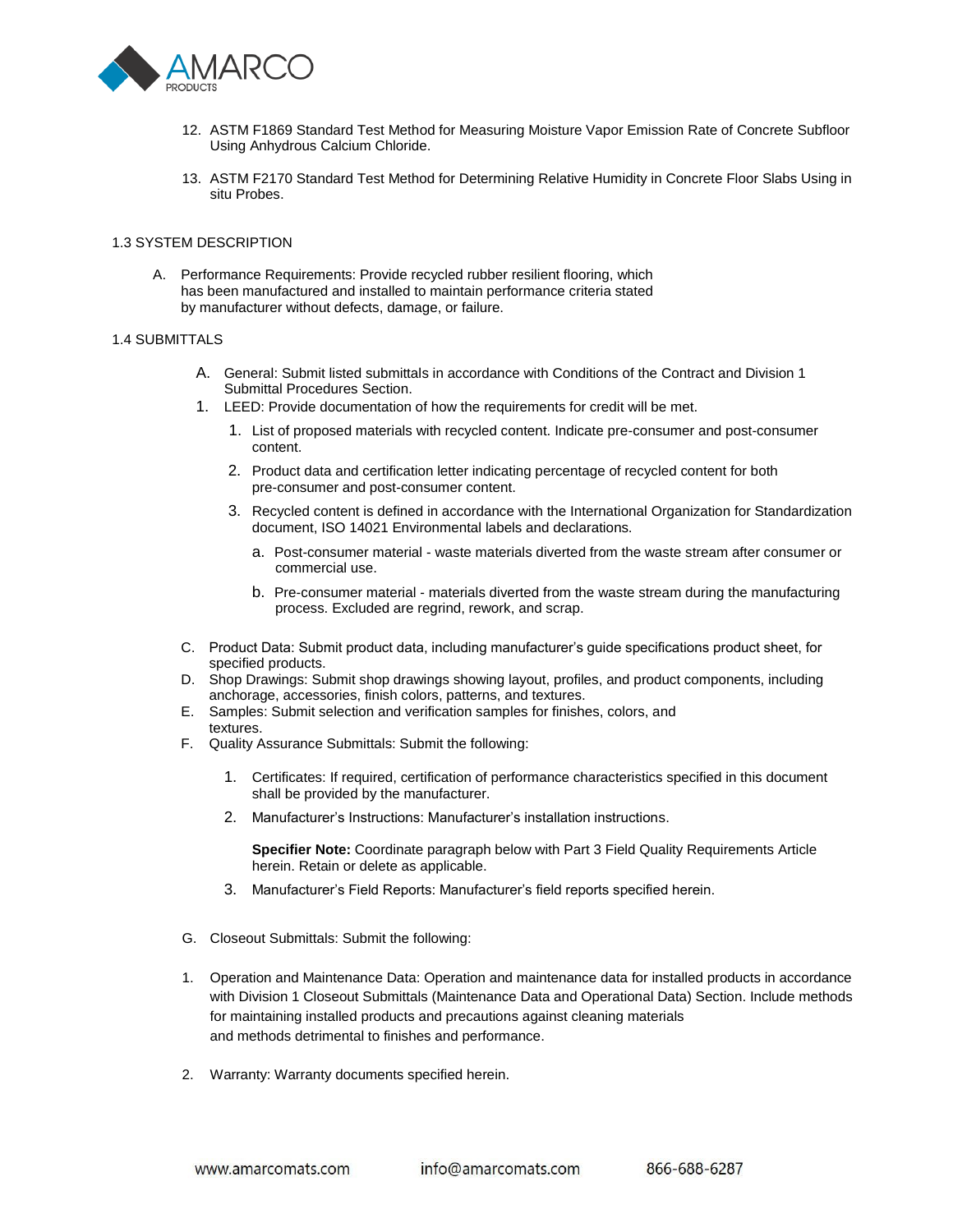

## 1.5 QUALITY ASSURANCE

- A. Qualifications:
	- 1. Installer Qualifications: Installer experienced in performing work of this section who has specialized in installation of work similar to that required for this project.
	- 2. Manufacturer's Qualifications: Manufacturer capable of providing field service representation during construction and approving application method.

**Specifier Note:** Paragraph below should list obligations for compliance with specific code requirements particular to this section. General statements to comply with a particular code are typically addressed in Conditions of Contract and Division 1 Regulatory Requirements Section. Regulatory Requirements: [specify applicable requirements of regulatory agencies].

- B. Mock-Ups: Install at project site a job mock-up using acceptable products and manufacturer-approved installation methods. Obtain Owner and Architect's acceptance of finish color, texture and pattern, and workmanship standard. Comply with Division 1 Quality Control (Mock-Up Requirements) Section.
	- 1. Mock-Up Size: [specify mock-up size].
	- 2. Maintenance: Maintain mock-up during construction for workmanship comparison; remove and legally dispose of mock-up when no longer required.
	- 3. Incorporation: Mock-up may be incorporated into final construction upon Owner's approval.
- C. Pre-installation Meetings: Conduct pre-installation meeting to verify project requirements, substrate conditions, manufacturer's instructions and manufacturer's warranty requirements. Comply with Division 1 Project Management and Coordination (Project Meetings) Section.
- D. Pre-installation Testing: Conduct pre-installation testing as follows: [specify substrate testing; consult with flooring manufacturer].

#### 1.6 DELIVERY, STORAGE & HANDLING

- A. General: Comply with Division 1 Product Requirements Sections.
- B. Ordering: Comply with manufacturer's ordering instructions and lead time requirements to avoid construction delays.
- C. Delivery: Deliver materials in manufacturer's original, unopened, undamaged containers with identification labels intact.
- D. Storage and Protection: Store materials at temperature and humidity conditions recommended by manufacturer and protect from exposure to harmful weather conditions.

## 1.7 PROJECT CONDITIONS

- A. Temperature Requirements: Maintain air temperature in spaces where products will be installed for time period before, during, and after installation as recommended by manufacturer.
- B. Field Measurements: Verify actual measurements/openings by field measurements before fabrication; show recorded measurements on shop drawings. Coordinate field measurements and fabrication schedule with construction progress to avoid construction delays.

#### 1.8 WARRANTY

- A. Project Warranty: Refer to Conditions of the Contract for project warranty provisions.
- B. Manufacturer's Warranty: Submit, for owner's acceptance, manufacturer's standard warranty document executed by authorized company official. Manufacturer's warranty is in addition to, and not a limitation of, other rights owner may have under Contract Documents.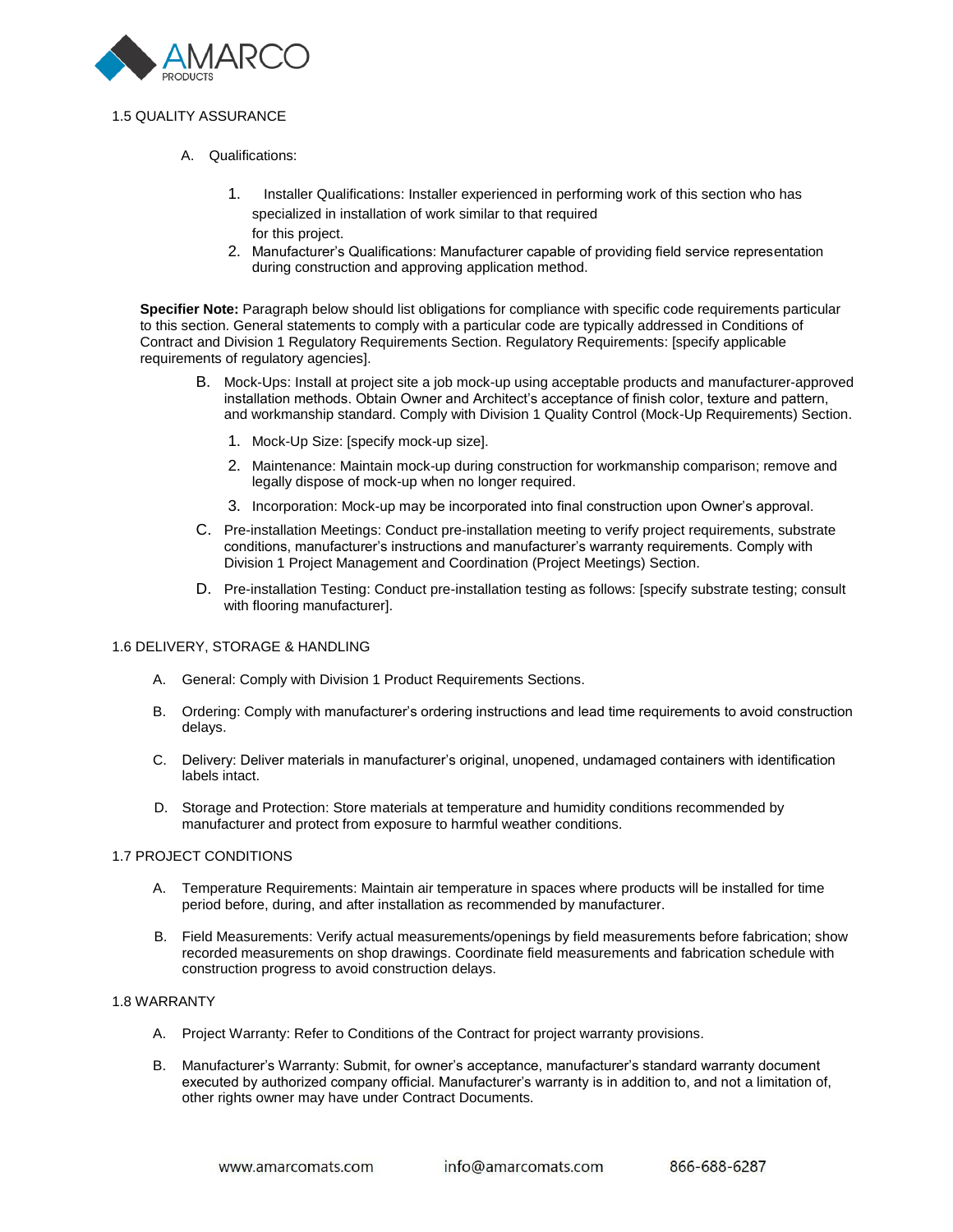

**Specifier Note:** Coordinate paragraph below with manufacturer's warranty requirements.

1. Warranty Period: [Specify term.] years commencing in Date of Substantial Completion in accordance with manufactures published warranty.

#### 1.9 MAINTENANCE

A. Extra Materials: Deliver to Owner extra materials from same production run as products installed. Package products with protective covering and identify with descriptive labels. Comply with Division 1 Closeout Submittals (Maintenance Materials) Section.

**Specifier Note:** Revise paragraph below, specifying size and percentage as required for project.

- 1. Quantity: Furnish quantity of recycled rubber flooring units equal to [Specify %.] of amount installed.
- 2. Cleaning: Furnish manufactures neutral cleaner for initial cleaning and maintenance of finished floor surface.
- 3. Delivery, Storage and Protection: Comply with Owner's requirements for delivery, storage, and protection of extra materials.

# **PART 2.0** - **PROPRIETARY MANUFACTURER/PRODUCTS**

**Specifier Note:** Retain article below for proprietary method specification. Add product attributes performance characteristics, material standards and descriptions as applicable. Use of such phrases as "or equal" or "or approved equal" or similar phrases may cause ambiguity in specifications. Such phrases require verification (procedural, legal and regulatory) and assignment of responsibility for determining "or equal" products.

2.1 Quick-Lock 3/8" x 24" x 24" Interlocking Gym Tile

A. Manufacturer: Amarco Products. 5 Powder Horn Dr. Warren, NJ 07059. Tel: 866-688-6287. Fax: 732-302-1120. Website: www.amarcomats.com; Email: info@amarcomats.com

- B. Proprietary Product(s): Quick-Lock 3/8" x 24" x 24" Interlocking Gym Tile
	- 1. Quick-Lock 3/8" x 24" x 24" Interlocking Gym Tile
		- a. Tile Weight [3/8" 1.72 lb/ft $^2$ (8.39 kg/m $^2$ )]
		- b. Standard Tolerance [Thickness  $\pm$  .3mm] [Width  $\pm$  0.5%]
	- 2. Colors: [Specify color from manufacturer's standard color selection.]
	- 3. Product Testing:
		- a. Tensile Strength,  $Ib/in^2$  (ASTM D412): 200 min.
		- b. Flexibility, 1/4-inch mandrel (ASTM F137): pass.
		- c. Static Load, 1000 lb/in<sup>2</sup> (ASTM F970): less than 0.020 in.
		- d. Coefficient of Friction (ASTM 2047): greater than 0.9.
		- e. Chemical Resistance (ASTM F925):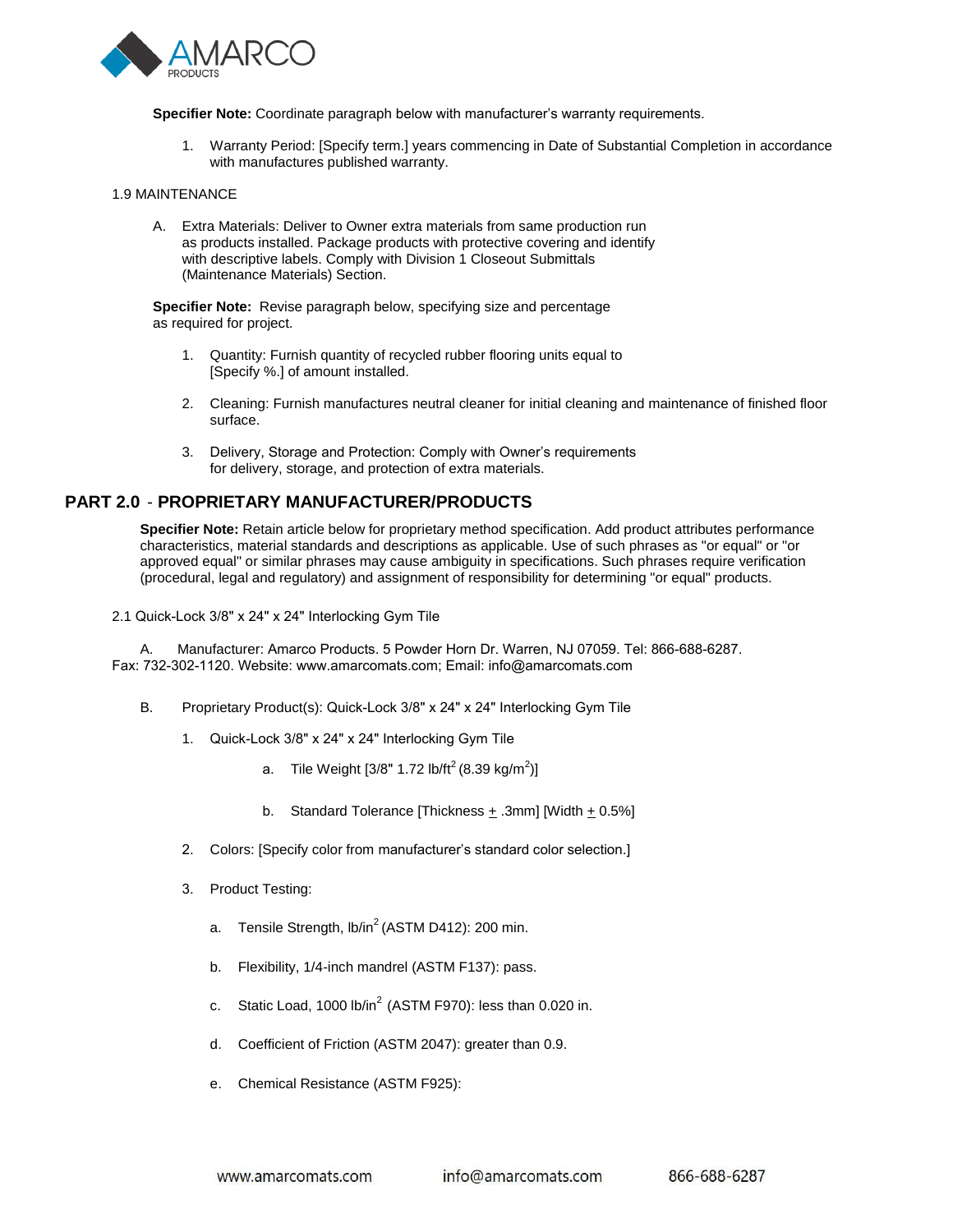

- 1. 5% Acetic Acid: No Change
- 2. 70% Isopropyl Alcohol: No Change
- 3. 5% Sodium Hydroxide: No Change
- 4. 5% Hydrochloric Acid: No Change
- 5. 5% Ammonia: No Change
- 6. Bleach: No Change
- 7. 5% Phenol: No Change
- 8. Sulfuric Acid: No Change
- f. Ambient Noise Reduction, Sabin/ $ft^2$  (ASTM C423): 0.10.
- g. Thermal Conductivity, BTU-in/hr-ft<sup>2</sup>-°F (ASTM C518): approximately 0.406.
- h. Impact Insulation Class (ASTM E492): 45 minimum.
- i. Sound Transmission Coefficient (ASTM 413): 45 minimum.
- j. Force Reduction (ASTM F2569 / EN14808): Class 1
- k. Ball Rebound (EN 12235): Pass

#### 2.02 PRODUCT SUBSTITUTIONS

A. Substitutions: No substitutions permitted.

#### 2.03 RELATED MATERIALS

A. Related Materials: Refer to other sections listed in Related Sections paragraph herein for related materials.

#### 2.04 SOURCE QUALITY

A. Source Quality: Obtain recycled rubber resilient flooring materials from a single manufacturer.

# **PART 3.0 – EXECUTION**

Specifier Note: Revise article below to suit project requirements and specifier's practice.

## 3.01 MANUFACTURER'S INSTRUCTIONS

 A. Compliance: Comply with manufacturer's product data, including product technical bulletins, product catalog installation instructions, and product carton instructions for installation.